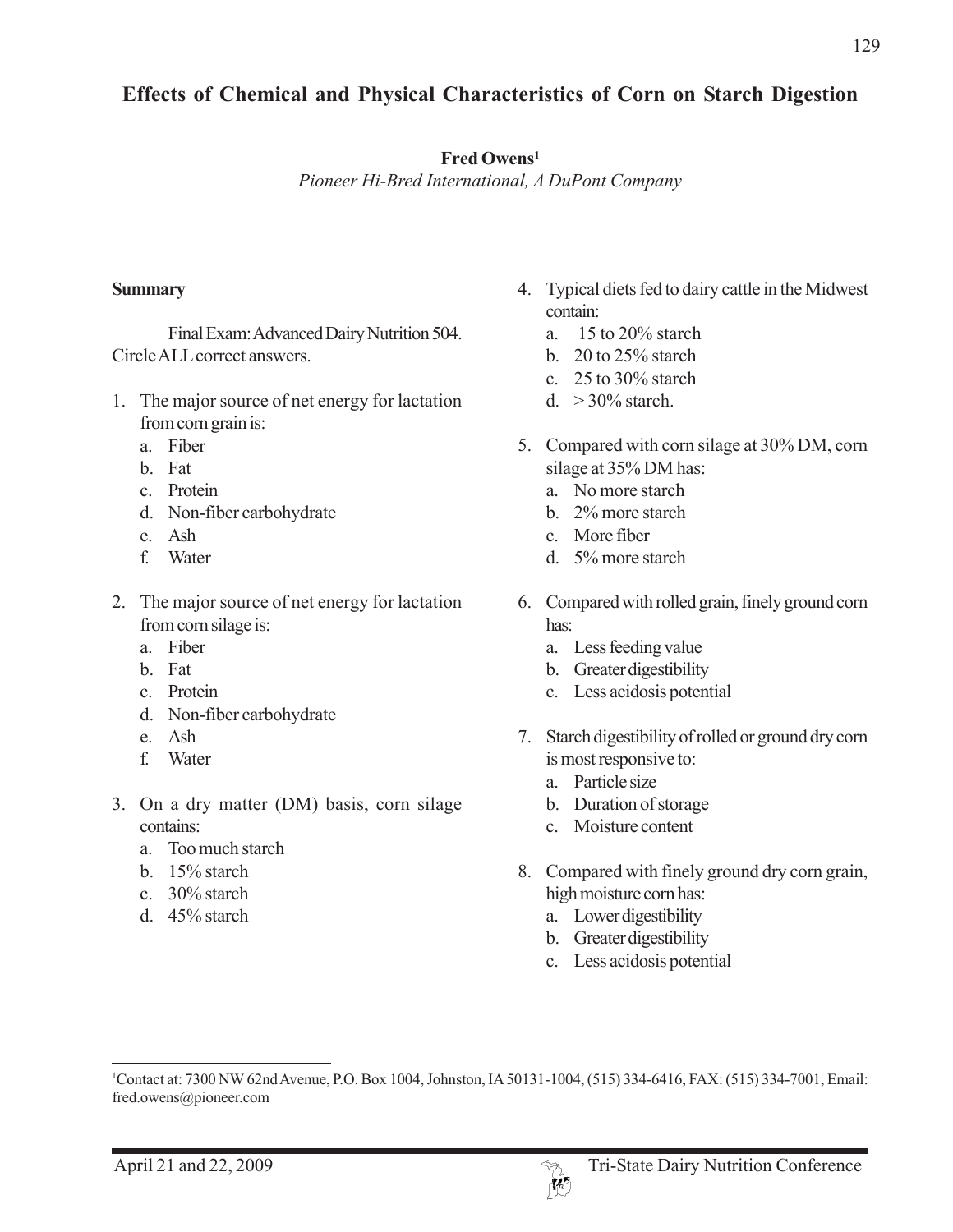- 9. Starch digestibility of high moisture corn varies most greatly with:
	- a. Particle size
	- b. Duration of storage
	- c. Moisture content.
- 10. Ideally, high moisture corn should contain:
	- a. 15% moisture
	- b. 24% moisture
	- c. 30% moisture
	- d. Moisture does not matter
- 11. Fermentation of high moisture corn:
	- a. Is complete in 2 weeks
	- b. Lasts a full month
	- c. Can take 6 months or more
- 12. For dry rolled corn, what percentage of the starch is digested in the rumen?
	- a. 25%
	- b. 50%
	- c. 80%
	- d. 90%
- 13. Compared to the intestines, starch digestion in the rumen is preferred because:
	- a. It generates microbial protein
	- b. It can't be digested later
	- c. Greater glucose yield
- 14. Compared to the rumen, starch digestion in the small intestine is preferred; it:
	- a. reduces ruminal acidosis
	- b. is more efficient energetically
	- c. yields more microbial protein
- 15. Following grain processing, relative to small corn kernels, large corn kernels:
	- a. Have equal feed value
	- b. Have more fiber
	- c. Have more feeding value
- 16. In the rumen, harder, more vitreous corn kernels, when fed as dry rolled grain:
	- a. Are more fully digested
	- b. Are fermented more rapidly
	- c. Yield less acid
- 17. Compared to floury grain, when fermented or steam flaked, more vitreous kernels:
	- a. Are equal in feeding value
	- b. Have greater feeding value
	- c. Have less value
- 18. Starch digestibility of steam rolled or steam flaked grain is related most closely to:
	- a. Initial grain bushel weight
	- b. Flaked bushel weight
	- c. Flake thickness
- 19. Flaked corn decreases in feeding value when:
	- a. Flakes get old
	- b. Flakes are broken from mixing
	- c. Flakes remain hot and moist
- 20. Corn kernels in manure are:
	- a. Hollow and unimportant
	- b. Incompletely digested
	- c. Good bird food
- 21. Starch digestibility by lactating cows:
	- a. Is complex to measure
	- b. Can be estimated from analysis of feed and feces
- 22. Most starch availability measurements are estimates for digestion:
	- a. In the rumen
	- b. In the intestines
	- c. In the total digestive tract

Reasoned (but not necessarily exclusive) answers: 1d, 2d, 3c, 4c, 5d, 6b, 7a, 8b, 9c, 10c, 11c, 12b, 13a, 14a+b, 15c, 16c, 17a, 18b+c, 19c, 20b+c, 21b, 22a.

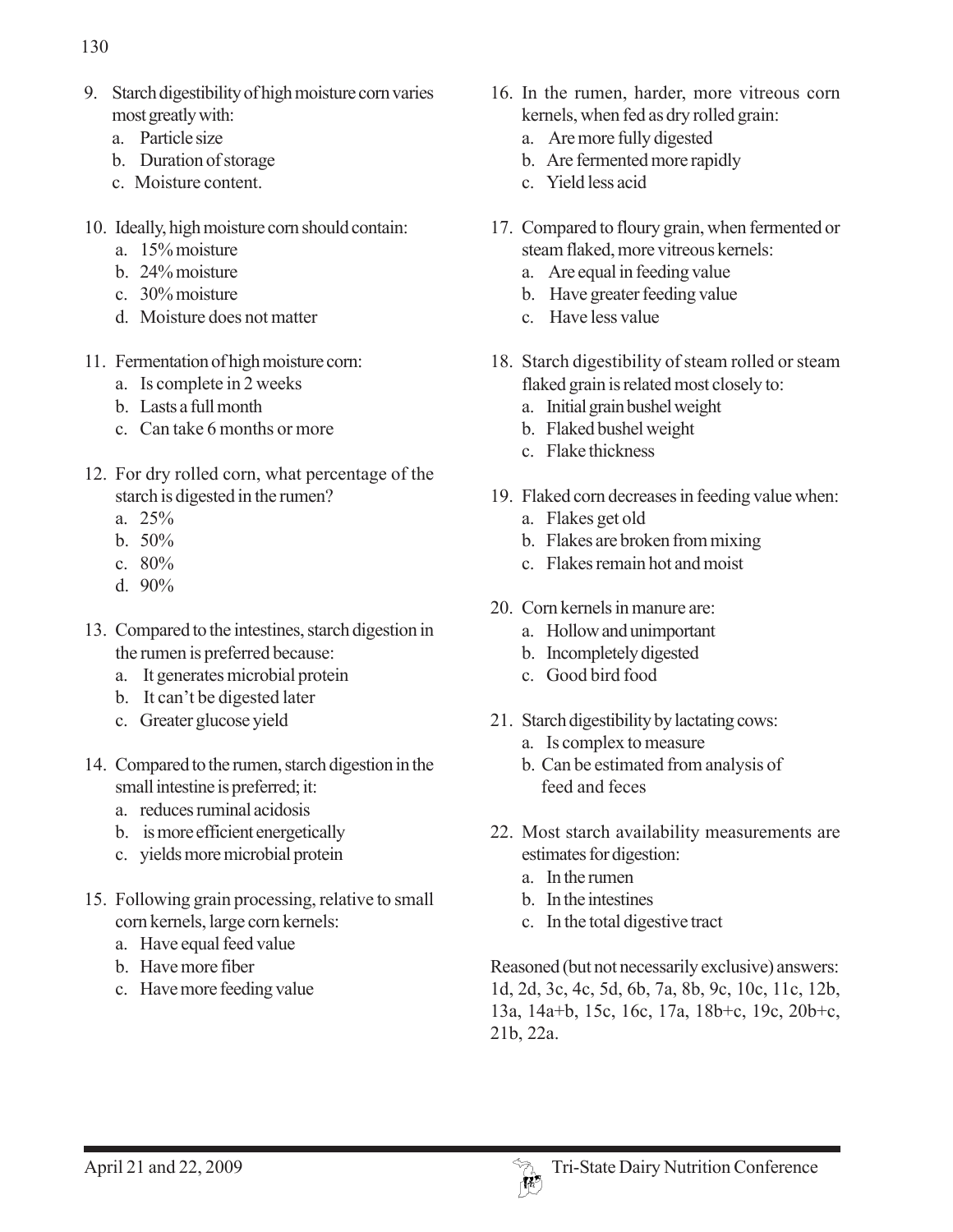1 and 2. Non-fiber carbohydrate (**NFC**, mainly starch) is the primary source of net energy in both corn grain and corn silage (Table 1).

Corn grain contains over 70% starch, and NFC comprises over three-quarters of the DM and total digestible nutrients **(TDN)** in corn grain. Increasing the digestibility of dietary neutral detergent fiber **(NDF)** typically increases feed intake and production by high producing cows based on a series of elegant studies (Oba and Allen, 1999). But from an energy viewpoint, only about 1/3 of the truly digested energy from corn silage is derived from NDF. Once corn silage is harvested, NDF digestibility is difficult to improve except through long duration storage or inoculation with microbes that attack fiber. In contrast, processing of corn grain can markedly increase its starch digestibility. Processing adjustment factors from NRC (2001) indicate that the TDN for steam flaked and high moisture corn is 3.3% greater than for ground corn. And compared with ground corn, cracked corn has 4.1% less TDN (NRC, 2001). Note that digestibility of NFC is estimated at 98% according to the standard TDN formula (NRC, 2001). A greater reduction in starch digestibility for drier corn silage (particularly for unprocessed corn silage) is built into the Milk 2006 equations (Shaver et al., 2006).

3. Because corn grain DM has 70% starch, corn silage with 50% of its DM from grain will contain 35% starch. Starch content of corn silage from Dairyland (2009) and Dairy One (2009) for the past 7 years has averaged 29.2 and 31.4%, respectively, though this range (that should include 68% of all measured values) was 22 to 36% from Dairyland (2009) and 24 to 39% from Dairy One (2009). This indicates that grain

as a percentage of silage DM varies from about 30 to 56%. If starch content of corn silage is greater than normal, the quantity of supplemental grain that needs to be fed to meet the cow's energy requirement for milk production will be reduced, so the value of starch in corn silage increases when grain prices are high. Though some nutritionists have expressed concern that corn silage high in grain is "too hot to feed," a condition that may be true for dry cows or growing heifers given free choice access to silage, diets for lactating cows in the US typically contain much more starch than is present in corn silage. Adjustments in the forage to grain ratio of the diet can compensate easily for corn silage that is rich in grain and starch content. If silage can be produced at the dairy, while grain often must be purchased and imported, the economics, convenience, and feed quality typically will favor production of silage hybrids with high grain content. More complex budgeting factors involved with corn silage production and utilization by dairy farms are included in a program called "Corn Picker®" developed by Allen (2006).

4. If a dairy ration has a roughage:concentrate (DM) ratio of 55:45, if 60% of the roughage is corn silage, and if the corn silage contains 30% starch, then 10% of dietary DM  $(0.45*0.60*30)$  is starch from corn silage. A change in any of these factors alters the final value. How much starch is coming from added grain? As an example, with a 55:45 roughage:concentrate ratio, if 50% of concentrate DM is grain DM at 70% starch, the amount of starch from grain in dietary DM is 15.75% (0.55\*0.50\*70). This gives a total 25.75% starch in the total diet. Energy also is available from digestion of fat and fiber, so starch is not an essential component of the diet, but dairy diets that contain less than 22% starch are rare due to high diet bulkiness and limited local availability of ingredients low in starch that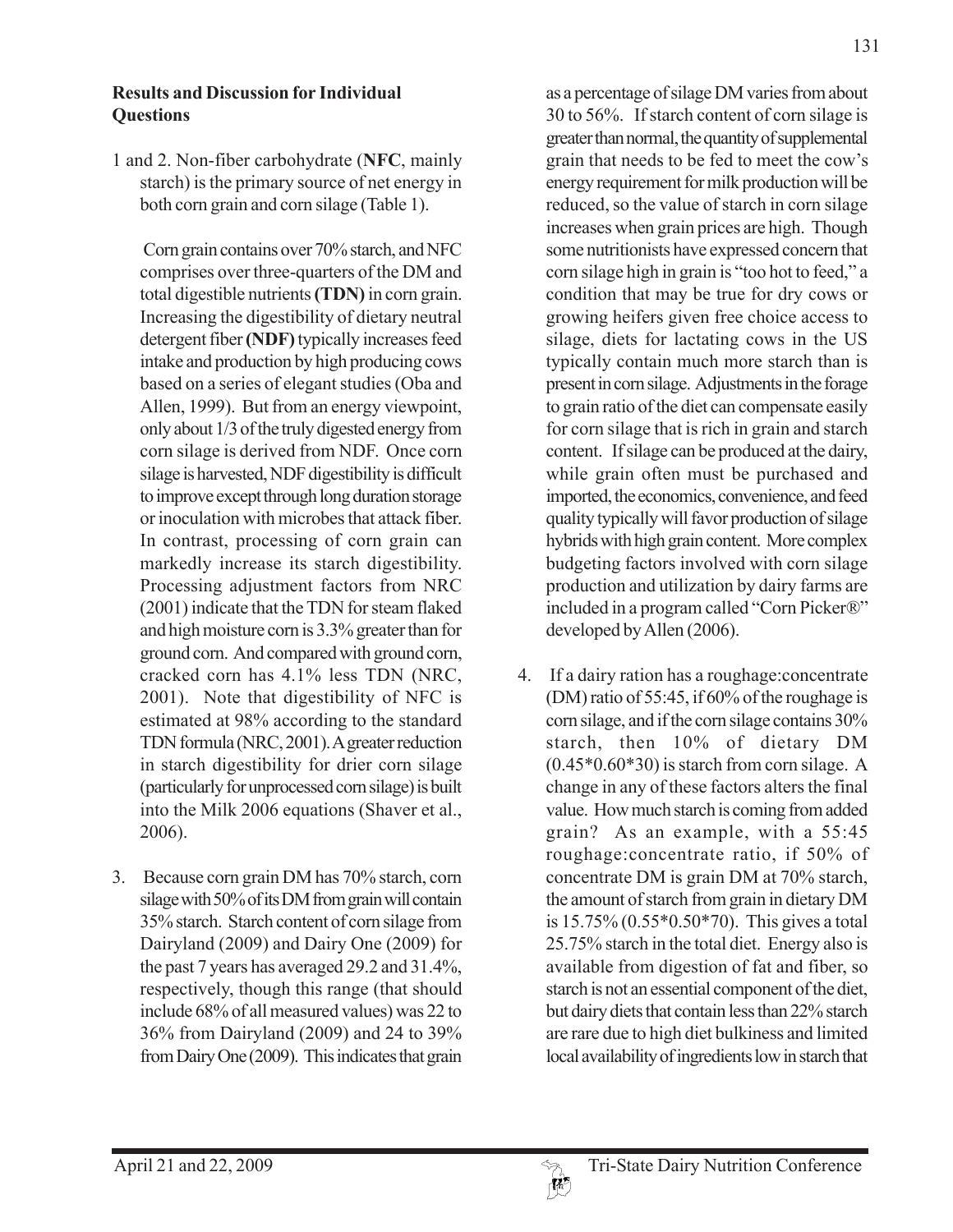can be fed at high levels; dairy diets containing over 30% starch also are rare due to management concerns about subacute ruminal acidosis.

5. Surprisingly, compared to corn silage at 30% DM, corn silage at 35% DM has 4 to 5% more starch (Figure 1). About 1/3 of this increase reflects conversion of sugar to starch; the remainder represents increased deposition of grain. Unlike forages that do not yield grain, the weight of NDF in the corn plant remains relatively constant or may decrease slightly during this grain deposition period and NDF digestibility does not decline markedly because the corn plant still is immature. With additional grain deposition, NDF as a percentage of silage DM decreases due to dilution. Although delaying harvest will increase starch content and decrease the NDF percentage of corn silage, hazards from late harvest include: a) increased difficulty in packing and air exclusion during ensiling and b) potential decreases in starch digestibility, especially with corn silage that has not been kernel processed adequately or has not been stored for a sufficient time to increase starch availability from corn kernels. Although silage DM content is the traditional index of plant maturity at corn silage harvest, DM content always is higher for grain than stover. Therefore, at a similar stage of stover maturity or moisture content, hybrids with a higher grain yield automatically have a higher DM content. Days after pollination, or preferably days after silking, provide a more precise index of stover maturity. However, compared with others, hybrids with the "stay green" trait maintain a higher ratio of stover moisture to grain moisture. Maturity of the grain traditionally has been judged by location of the milk line of kernels near the center of an ear; presence of black layer is used as an index of physiological maturity. These rapid and dramatic changes in both DM yield and composition with maturation of the corn plant

markedly complicate field comparisons of silage hybrids. When harvested early (30% DM), hybrids with high grain content will not exhibit their full potential in terms of either DM yield or starch content. Even if 2 hybrids with the same relative maturity are harvested on the same date at the same silage DM content, the physiological stage of maturity of both the stover and the grain in these hybrids can differ. For comparison, corn silage hybrids should be harvested on multiple dates so that yield and composition changes can be plotted across time. Such plots can help producers select which hybrids should be harvested later to maximize the quality or quantity of silage available. For corn silage hybrids with high grain content that have been adequately kernel processed and inoculated to enhance fermentation and reduce aerobic deterioration, potential milk per ton and milk per acre (Shaver, 2006), as calculated from corn plant composition, generally are maximized at 37 to 38% DM. That is considerably drier than the average of samples assayed over the past 7 years in New York (34%; Dairy One, 2009) but not in Wisconsin (37.1%; Dairyland, 2009). It also is drier than most recommendations of the past, presumably reflecting the much higher grain yields of modern silage hybrids, improved late season plant health (less ear drop), and the widespread use of harvest equipment equipped with kernel processors.

6. Summaries of research trials with dairy cows indicate that compared with more coarsely rolled corn grain, extent of starch digestion from finely ground corn is 6 to 7% greater, both in the rumen (Figure 2) and in the total digestive tract (Figure 3). Unfortunately, if fine corn particles are present, cows often sort their feed, and cows selecting fine particles have an increased likelihood of subclinical acidosis. Acidosis is a multi-factor disorder often associated with imprecise cattle or bunk management (abrupt ration switches; separation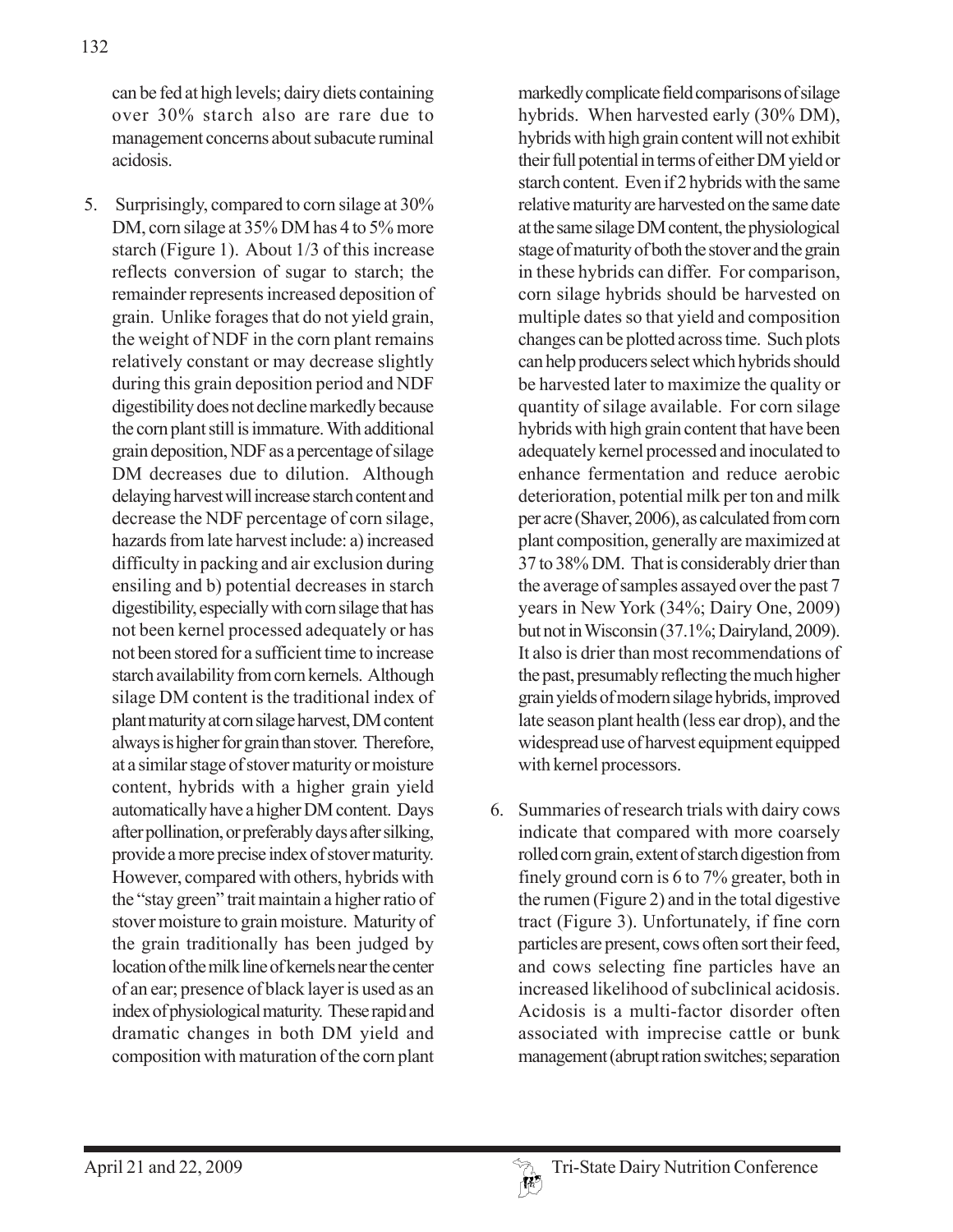of fines in the bunk and feed sorting; inadequate amounts of effective forage; and water deprivation) as reviewed by Oetzel (2007). Some of these problems can be reduced or avoided by including more forage in the ration. Although starch is the primary source of fermentation acids generated in the rumen, feedlots diets typically contain over 50% starch (over 75% corn, often as steam flaked corn). Given adequate bunk and animal management and inclusion of an ionophore in the diet, signs characteristic of subclinical or clinical acidosis (fluctuating feed intake, depressed fiber digestion, diarrhea, depression, and physiological acidosis) among adapted feedlot cattle are rare, even though ruminal pH of such cattle typically falls below 5.5, the benchmark used as an index of subclinical acidosis in dairy cattle.

7. Total tract starch digestion from rolled or ground corn depends greatly on particle size of the processed grain (Figure 4). Grinding corn to a smaller particle size increases the extent of starch digestion, both in the rumen and the total digestive tract. Averaged across these 4 trials with lactating cows fed dry rolled grain, starch digestibility increased by 2.7 ( $\pm$  0.8) % (P = 0.023) for each decrease in mean particle diameter of 1000 microns. Spread in particle size, a factor that likely is more important than mean particle size alone, will be narrower if grain is ROLLED than if it is GROUND. During grinding, very fine, dusty particles are produced. Because drier, floury corn grain produces more dust than moist, vitreous corn, particle size of processed corn grain can change drastically from batch to batch. The concern about acidosis from fine starch particles has led many producers and consultants to prefer rolled over ground grain and to avoid grinding grains very finely. However, under excellent management conditions, when feed sorting and particle separation are avoided by including wet feeds

in the ration and when sufficient roughage is fed to prevent acidosis, fine grinding will improve digestibility of starch. The finer the grind or the closer the roll setting, the greater the time and energy required to process grain. So grinding as fine as 600 microns, as is recommended for pigs, seldom is used with dairy diets. To prevent digestive problems, a geometric mean diameter of 1000 to 1200 microns (flour sifter size) often is recommended (Hutjens, 2008). With corn, even very fine grinding will not increase total tract starch digestibility to the degree achieved with more extensive corn grain processing (high moisture fermented grain or steam flaked grain; Figures 2 and 3) because physical factors (fiber and zeins) still physically inhibit digesting microbes and enzymes from reaching and attacking the vitreous starch granules of dry rolled grain. Besides particle size, other factors (grain vitreousness, pericarp thickness, and kernel size) can alter starch digestibility as reviewed by Hoffman and Shaver (2008).

- 8. Total tract starch digestion is greater for high moisture corn than for dry rolled or ground corn grain, primarily due to increased starch digestion in the rumen. Heat processing (e.g., flaking, popping, or extruding grain) gelatinizes or explodes starch granules; in contrast, the fermentation process softens proteins surrounding vitreous starch to increase the accessibility of starch granules for digestion. Surprisingly, flaking does not increase extent of starch digestion in the rumen as much as it increases intestinal starch digestion (Figure 2), perhaps because proteins melted during the flaking process smear and coat fine starch particles.
- 9. For efficient packing and fermentation, an adequate amount of moisture must be present with high moisture corn. For packing and fermentation, rolling or grinding high moisture corn grain before storage is recommended

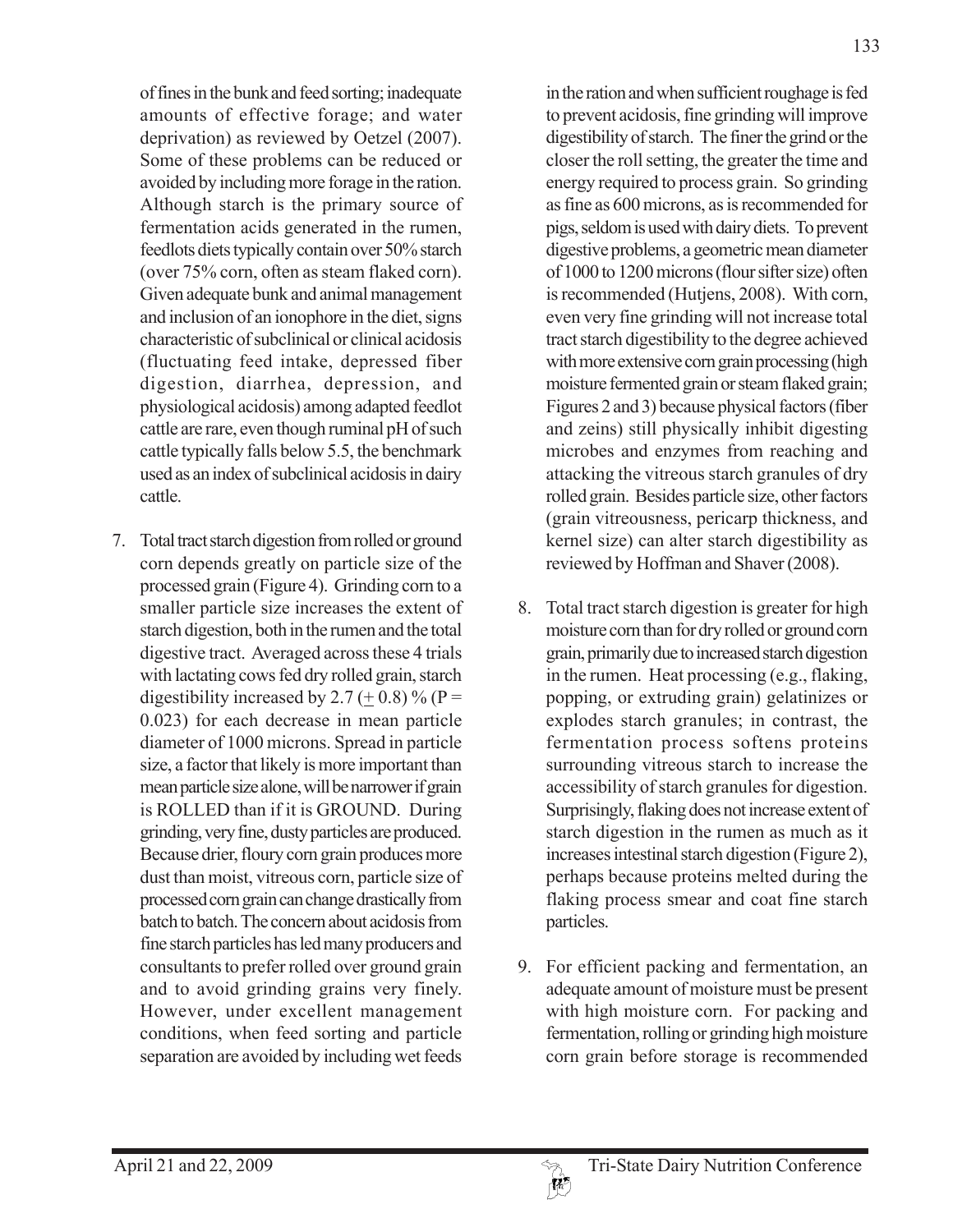unless the material is stored in an oxygen limiting structure. A longer duration of storage increases the rate and extent of starch digestion, both with high moisture corn (Benton et al., 2005) and corn silage (Hallada et al., 2008).

- 10. For adequate fermentation to increase its feeding value, high moisture corn should contain more than 26% moisture. Adding water to dry or semi-moist ground corn grain prior to ensiling yields high moisture corn with a net energy advantage over dry corn similar to that seen with grain harvested at the higher moisture content. In the range of 20 to 24% moisture, corn grain often has a *lower* feeding value than grain that is either wetter or drier! Harvesting grain with more than 32% moisture usually reduces grain yield. For maximum grain yield, harvest of high moisture corn should be delayed until grain reaches physiological maturity (presence of kernel black layer). If the cob is harvested with high moisture corn grain to produce high moisture ear corn silage, recommended harvest moisture levels will be 3 to 5% greater than with high moisture corn grain because the cob contains more moisture than the grain.
- 11. Fermentation of high moisture corn can continue for more than 6 months as judged by continuing increases in ruminal starch digestion and solubility of the corn protein (Benton et al., 2005). Because starch availability of high moisture corn grain increases during storage, a diet containing high moisture corn that is 9 months old is considerably more likely to cause acidosis than a similar diet containing high moisture corn that has been stored for only 1 to 3 months. Diet reformulation based on duration of fermentation can help avoid this "spring acidosis" condition. Likewise, starch digestibility of corn silage also increases with longer storage time. To maximize feeding value of corn silage, some dairy producers purposely

delay feeding of corn silage until it has fermented for several months.

- 12. Surprisingly, only about half of the starch from dry rolled corn is fermented in the rumen, leaving half to flow to the small intestine (Figure 5). In nearly 30% of the digestion site studies with lactating cows fed dry rolled corn, more starch disappeared PAST the rumen than WITHIN the rumen (Owens, 2005). Compared with feedlot steers, lactating cows often have a greater postruminal supply of starch (weight and percentage of dietary starch), probably because of their high feed intakes of diets rich in NDF. These two factors decrease the time that starch particles spend in the rumen to be digested by microbes. In sharp contrast with dry rolled or ground corn, with high moisture corn the extent of ruminal digestion of dietary starch often exceeds 80% (Figure 5). Compared with diets based on rolled or ground dry grain, high moisture corn diets have much more extensive ruminal starch digestion, leaving less starch to be digested or fermented in the intestines.
- 13. With fermentation in the rumen, about 190 g microbial protein can be generated for every kilogram of organic matter fermented. This means that replacing 1 kg of dry rolled corn by high moisture corn will increase microbial protein supply by over 50 g, slightly over 1% of the typical supply. This increases the amount of ammonia that will be used in the rumen, but ruminal degradation of corn protein also is greater for high moisture than dry rolled corn. Is an increase in postruminal starch useful for ruminants? How much starch is digested in the small intestine, how much of this starch becomes available as glucose or is converted to fat at the site of absorption, and relative energetic efficiencies of ruminal and intestinal digestion currently are being debated (Huntington et al., 2006; McLeod et al., 2006). Energetically, carbohydrate digested in the small intestine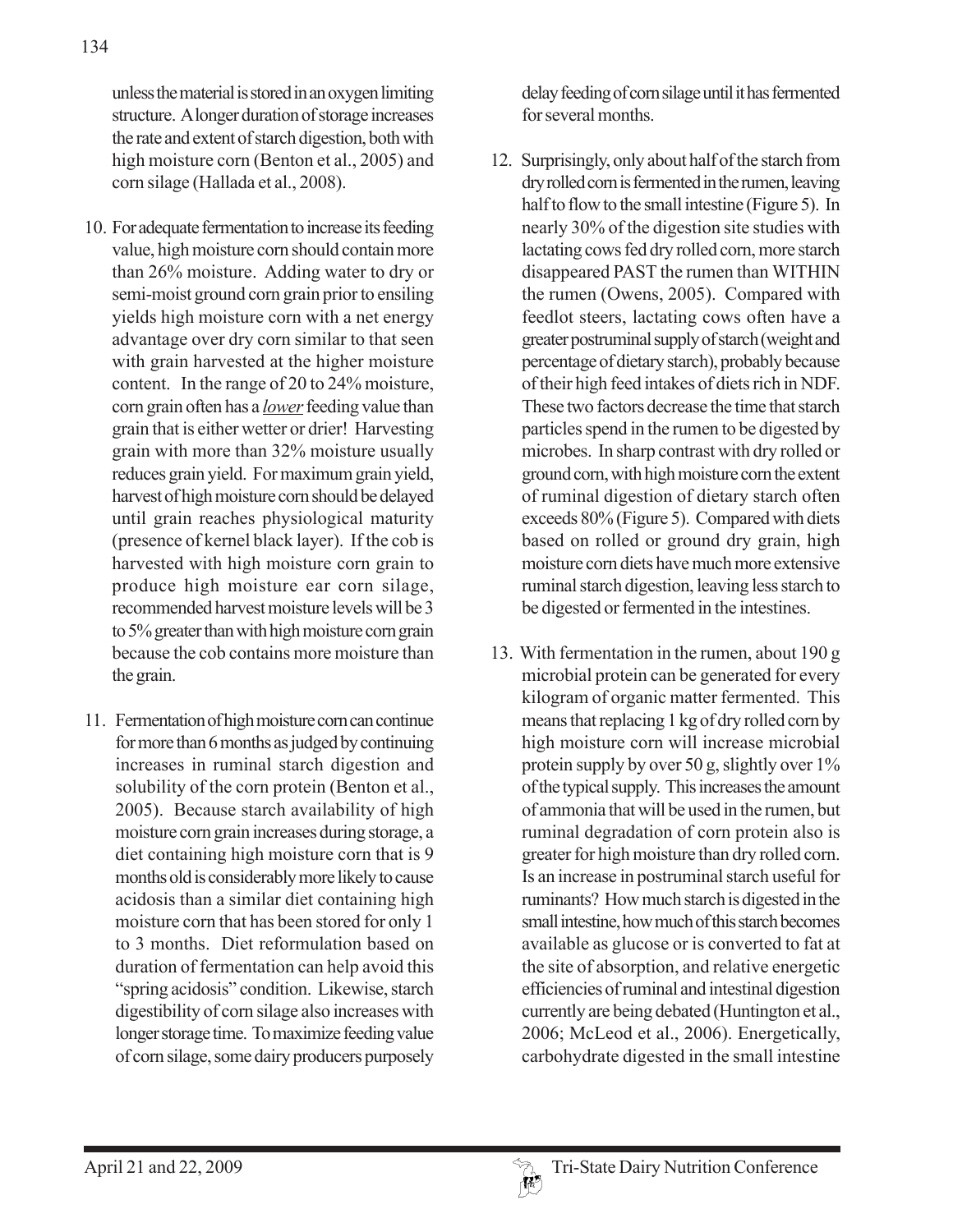provides over 20% more energy for the animal because when carbohydrate is fermented in the rumen, energy is loss as methane and heat. Although fermentation of starch in the large intestine will recover energy as fermentation acids, fermentation in the large intestine is inefficient energetically for the animal because microbial mass generated in the large intestine is excreted in feces. In terms of energetic efficiency, the rank order for digested carbohydrate is: 1) small intestine, 2) rumen, and 3) large intestine. The relative value of digestion in the rumen versus the small intestine depends primarily on the animal's ability to digest starch within the small intestine. For small intestinal digestion to have an energetic advantage over ruminal fermentation, the digestibility of carbohydrate reaching the small intestine must exceed 73%. Based on the mean values from Figure 5, increasing ruminal bypass of starch from either dry corn (60% small intestinal digestion) or high moisture corn (70% small intestinal digestion) will reduce energetic efficiency as compared with fermenting the starch in the rumen. In contrast, numerous measurements with growing steers indicate that small intestinal digestion would be advantageous energetically (78% small intestinal digestion of starch from dry rolled and over 98% small intestinal digestion from steam flaked and high moisture corn). Reasons for this discrepancy between lactating cows and finishing steers in digestive efficiency are not yet clear.

14. Bypassing more starch reduces acid production in the rumen and thereby reduces the likelihood of ruminal acidosis. In Europe, where lactating cows often are fed diets based on wheat and barley, both of which are rapidly and extensively fermented within the rumen, increasing ruminal bypass of starch through feeding more slowly fermented corn types (coarsely ground corn grain from flint rather

than floury, or finely ground dent corn grain) often has increased productivity.

- 15. The larger a sphere, the lower its surface area to volume ratio. Consequently, larger kernels have less surface (pericarp) area per unit weight (kernel). Because the pericarp is nearly 90% NDF, barring differences in pericarp thickness, hybrids with a larger mean kernel size or weight will have a lower percentage of NDF. Because NDF is less digestible than cell contents, larger kernels have more net energy as noted in steer feeding trials by Jaeger et al. (2004). In addition, large kernels are more likely to be damaged during grain processing (rolling or grinding); while small kernels often escape processing and consequently are poorly digested. For rapid and efficient grinding to avoid flour and dust, a uniform kernel size is preferred; addition of moisture with or without a surfactant for a short time prior to grinding can reduce dustiness of ground corn.
- 16. Dent corn grain is the product of an ancient cross between floury and flinty grain parents. Hence, dent corn contains both floury endosperm (loosely packed starch that forms flour when ground) and a densely packed more crystalline endosperm encased in a starch matrix (proteins including the zeins). This fraction is considered to be flinty, vitreous, horny, or hard. The ratio of floury to vitreous starch differs with plant genetics and maturity of the grain, typically increasing as grain matures to black layer. Small, floury particles are rapidly and extensively digested in the rumen. Consequently, extent of ruminal digestion and acid production from dry ground grain is greater for corn grain with a higher percentage of floury endosperm as nicely outlined by Shaver (2003). Though the relationship is not perfect, grain samples with lower bushel weight often have a higher percentage of floury endosperm and would be preferred to maximize extent of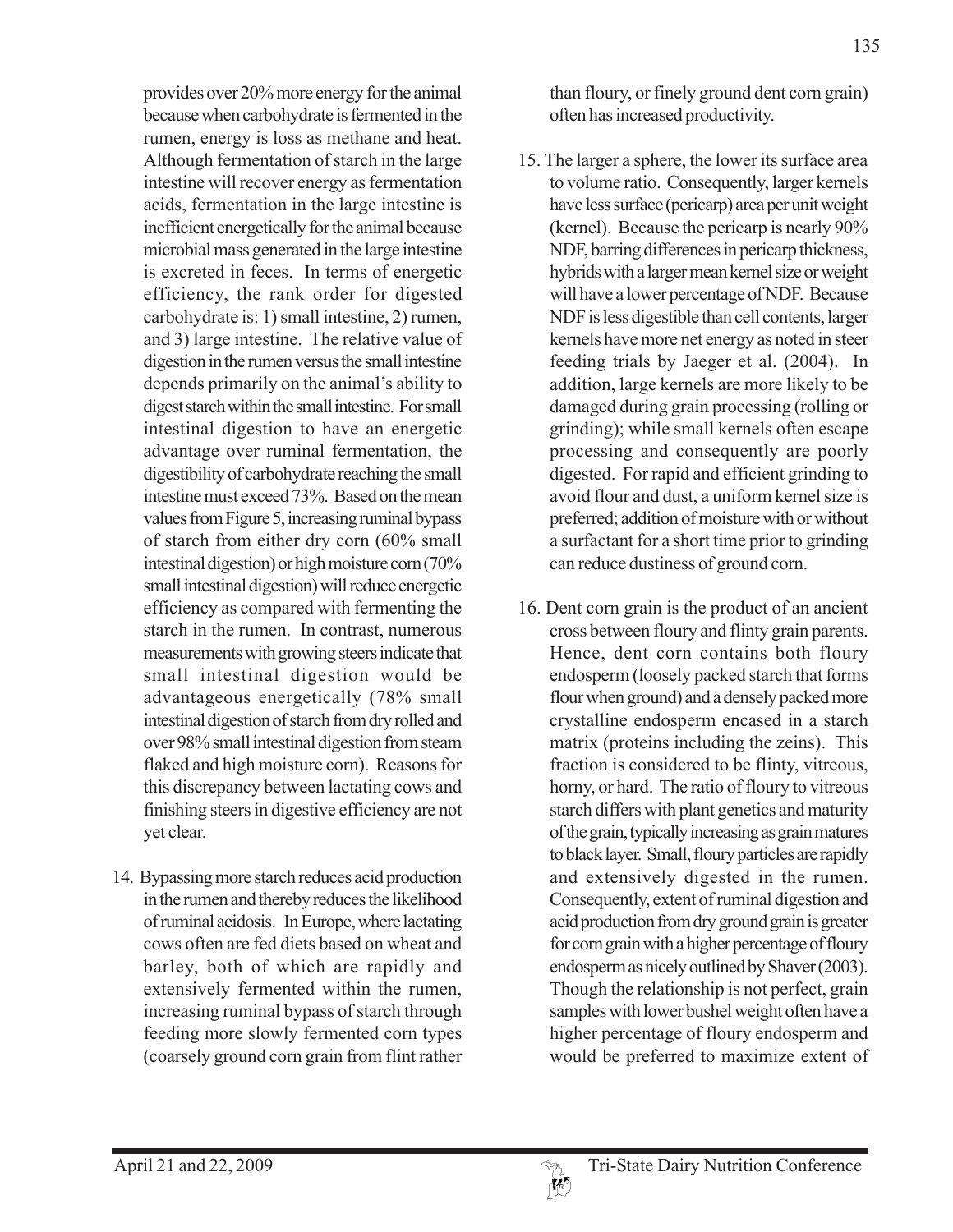ruminal digestion of starch from dry ground grain. The range in vitreousness of highly productive dent corn hybrids commercially produced in the US is quite small (54 to 65%) when compared with the wide range (0% for floury to >80% for flints) that has been tested in feeding trials. Considering that hybrids with a higher proportion of floury starch in the endosperm generally have reduced cold tolerance for germination, decreased grain yields, increased damage during grain handling, and have failed to improve feed efficiency by growing pigs (Moore et al., 2008), it seems unlikely that the slight increase in total tract starch digestibility by cattle noted with grain that has been dry rolled or ground will be sufficient to justify commercial production of grain hybrids that have a more floury texture.

- 17. The lower ruminal and total tract digestion with dry grain that is associated with greater kernel vitreousness (Hoffman and Shaver, 2008) disappears when corn grain is either steam flaked (Corona et al., 2006) or when grain is fermented to produce either high moisture corn grain (Szasz et al., 2007) or corn silage (Jensen et al., 2005).
- 18. The thinner the flake and the lower the bulk density of flaked corn grain, the higher the rate and extent of starch digestion. Bulk density (pounds per bushel) is the standard index of flake quality typically used by operators of steam flakers. Thinner flakes generally have a higher percentage of the starch gelatinized and readily accessible for enzymatic digestion. Because additional factors (flake temperature, packing, and drying) can influence flake density, analytical procedures to evaluate starch availability (gas production rate and release of glucose during incubation with enzymes) have been developed and are available from some commercial laboratories. Not yet verified in cattle trials except for flaked grain, these tests are being

used to appraise relative availability of starch from dry and high moisture corn and from corn silage. For corn silage, a Kernel Processing Score that measures the fraction of total dietary starch remaining on a coarse screen  $(>4.75$ mm) also has been used as a predictor of starch digestibility based on studies by Ferreira and Mertens (2005). The greater the cost of the grain, the greater the value of extensive processing. Although many feedlots own and operate flakers, few dairy farms handle a sufficient volume of grain to justify the high purchase and operating cost of equipment to steam flake grain. However, some feed mills in areas that serve multiple large dairy farms have installed steam flakers. Dairy farms that arrange to trade home-grown dry corn for a flaked, dried product generally have appreciated the convenience, improved feed consistency, and higher energy value (up to 15% greater net energy) obtained from feeding grain that has been steam flaked. Economics of this process could be improved markedly if the flaked grain could be fed immediately (as at commercial feedlots) in order to avoid the cost of drying flakes to conserve them.

- 19. Large and flat with few fines, picturesque corn flakes preferably are fed to feedlot cattle while still warm and moist. Research results indicate that: a) aged flakes have equal feeding value as fresh flakes and b) digestibility of flakes is not reduced by the extensive mixing that reduces size of the flakes. However, enzymatic availability of starch from flakes decreases when flakes remain very hot and moist for more than an hour following flaking, probably due to starch retrogradation (hardening). Retrogradation appears to reduce digestibility or at least shift more starch from the rumen to the intestines for digestion.
- 20 and 21. When separated and assayed, whole corn kernels from manure contain as much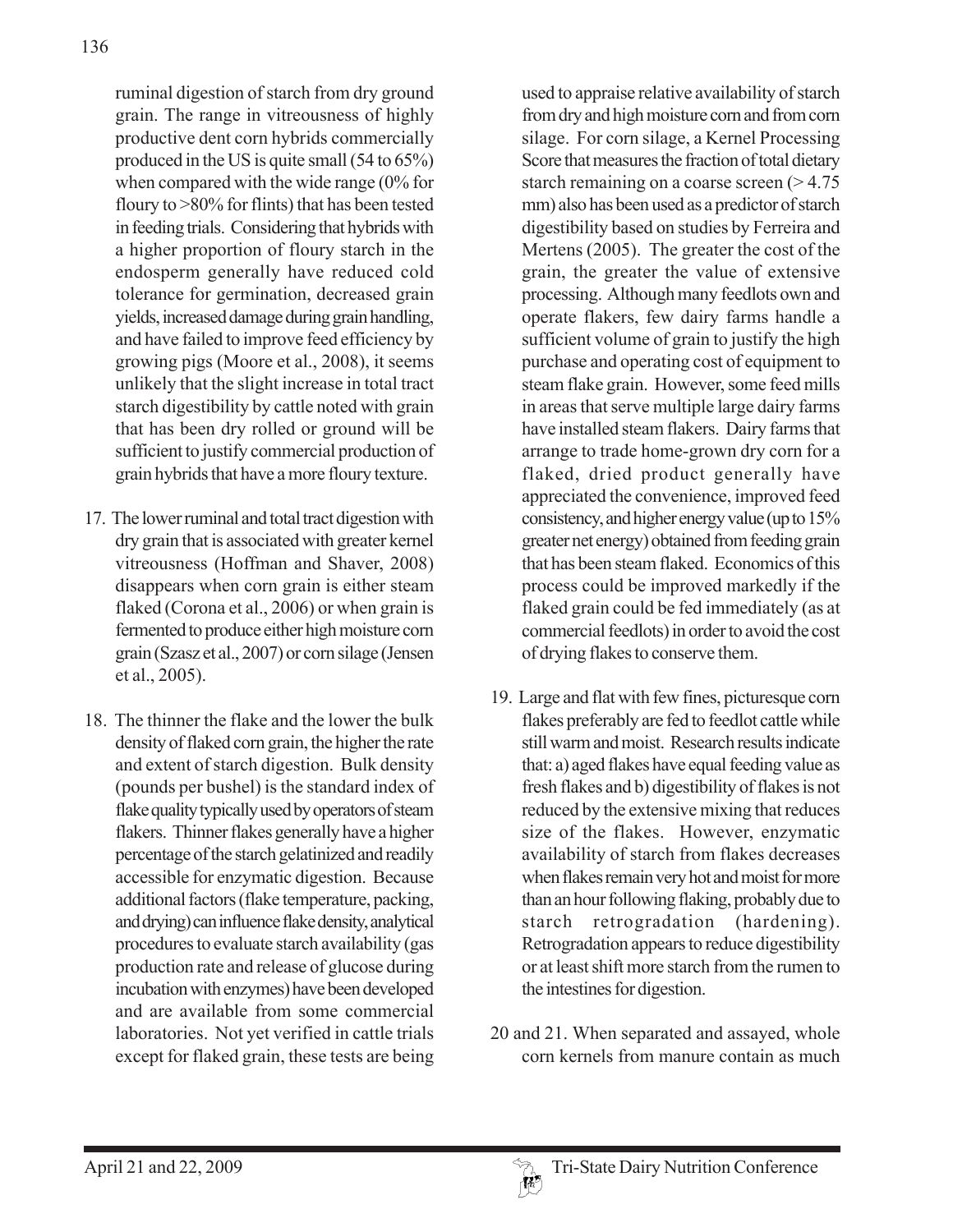starch as kernels that have never been consumed; they represent incompletely digested grain. Whole kernels are not detected in feces when grain is ground, but the mere absence of whole kernels (as when ground grain is being fed) does not mean that starch digestibility has been increased. Small kernel fragments are difficult to spot. For estimating starch digestibility, one must assay feces for starch. Greater fecal starch concentrations reflect lower starch digestibility. With feedlot steers fed diets based on adequately processed steam flaked corn, fecal starch concentrations generally fall below 5% of DM. For lactating cows fed well processed corn, starch content of feces ideally should be less than 10% of DM. By comparing the starch concentration of feces with the concentration of some other constituent of feed and feces that either is indigestible (e.g., lignin or insoluble ash) or has a known digestibility (e.g., protein), one can calculate starch digestibility. To be certain that a fecal sample represents an average for the herd, samples from several animals should be obtained and mixed for analysis. Intakes of starch from grain and corn silage can be readily calculated as discussed previously (Answer 4), but one cannot readily determine whether starch in feces is coming from silage or supplemented grain unless the 2 starch sources in both feed and feces can be distinguished physically (particle size) or chemically.

22. To predict starch availability, samples are incubated with enzymes or ruminal bacteria (with or without sample drying and with or without sample grinding) for several hours and the amount of starch degraded or is used to generate gas (Sapienza, 2004; Blasel et al., 2006) is measured. Sampling preparation procedures are not standardized and grind size can markedly alter results. Such tests generally appraise immediately accessible starch; thereby, they may reflect rate of ruminal digestion and

serve as an index of the potential for acidosis. Prediction of total tract digestibility from starch availability relies either on the concept that ruminal and total tract digestion are closely correlated or physical addition of an analytical step in which residues remaining after ruminal digestion are incubated with starch-digesting enzymes. Based on published values from trials where ruminal and total tract starch digestion have been measured with feedlot or lactating cattle (Owens, 2005), the correlation of ruminal and total tract starch disappearance is reasonably high for samples of high moisture corn grain and steam flaked corn  $(R^2 = 0.92)$ and 0.72, respectively) but surprisingly low for dry rolled corn  $(R^2 = 0.01)$ . If only 1% of the variation in total tract starch digestion can be attributed to differences in ruminal starch digestion by cattle, extrapolation from ruminal to total tract starch digestion is useless. Further research to develop or improve animal-relevant assay procedures and near infrared prediction equations to quantify both site and extent of digestion of grain components will increase our capacity to evaluate individual corn grain samples and corn hybrids and to quantify responses to grain processing. These, in turn, should lead to grains with improved nutritive value and energy availability and grain processing methods that can further enhance rate and efficiency of production by ruminants.

## **References and Additional Readings**

Allen, M. 2006. CornPicker®for silage: A partial budget approach. Michigan Dairy Review, January 2006. https://www.msu.edu/~mdr/ cornpicker1.05.xls

Benton, J.R., T.J. Klopfenstein, and G.E. Erickson. 2005. Effects of corn moisture and length of ensiling on dry matter digestibility and rumen degradable protein. Nebraska Beef Report pp. 31-33. http:// beef.unl.edu/beefreports/2005.pdf

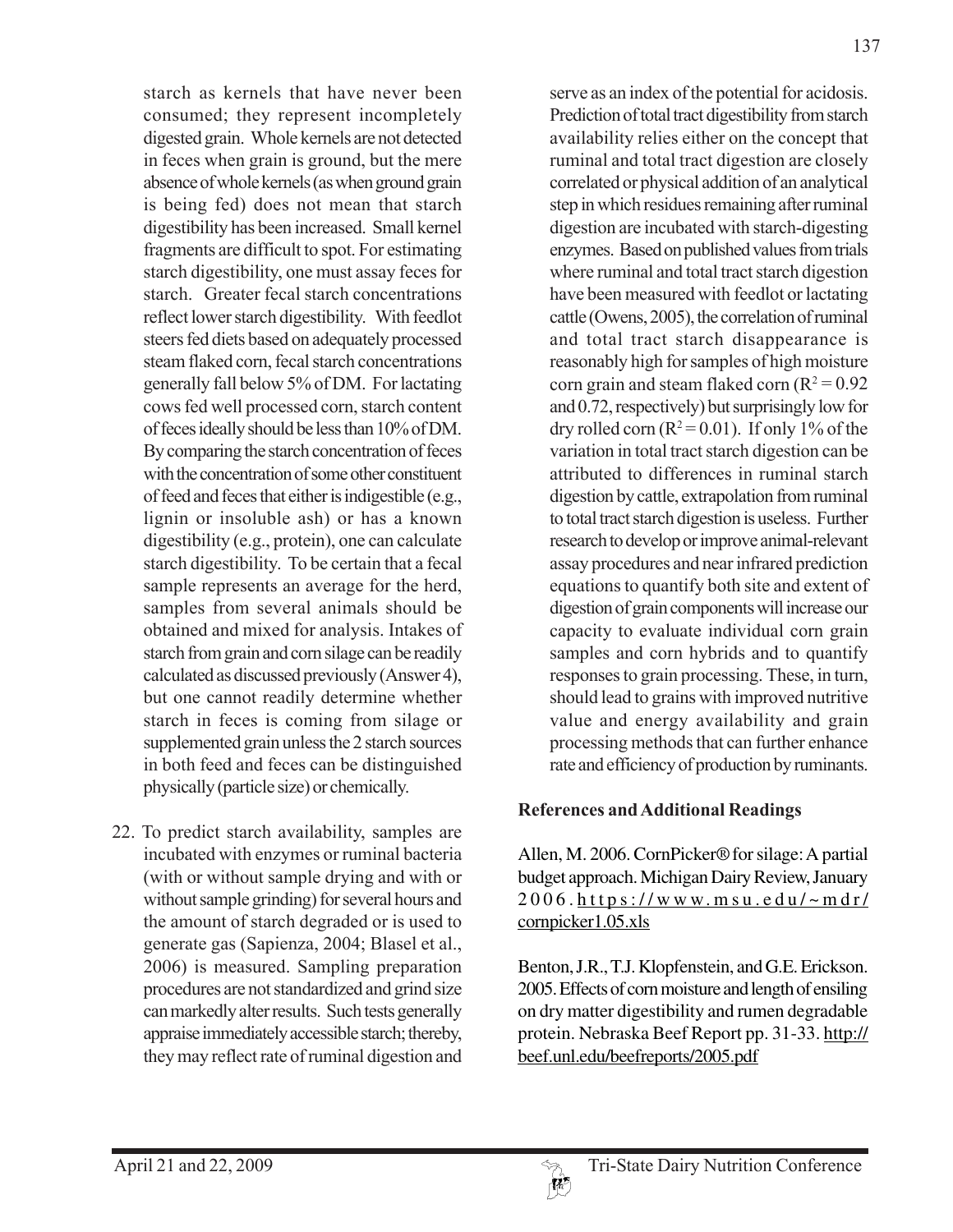Blasel, H.M., P.C. Hoffman, and R.D. Shaver. 2006. Degree of starch access: An enzymatic method to determine starch degradation potential of corn grain and corn silage. Anim. Sci. Feed Tech. 128:96-107.

Corona, L., F. N. Owens, and R. A. Zinn. 2006. Impact of corn vitreousness and processing on site and extent of digestion by feedlot cattle. J. Anim. Sci. 84:3020-3031.

Dairy One Cooperative, Inc. 2009. Forage Laboratory Services, Statistical summary guidelines. Nutrient composition of corn silage from 5/01/2000 to 4/30/2008. http://www.dairyone.com/Forage/ FeedComp/default.asp. accessed 3/12/2009.

Dairyland Laboratories, Inc. 2009. Forage summaries from 2002 to 2008. http:// www.dairylandlabs.com/pages/interpretations/ summaries.php. Accessed 3/12/2009.

Ferreira, G., and D.R. Mertens. 2005. Chemical and physical characteristics of corn silages and their effects on in vitro disappearance. J**.** Dairy Sci**.** 88:4414-4425.

Firkins, J.L, M.L. Eastridge, N.R. St-Pierre, and S.M. Noftsger. 2001. Effects of grain variability and processing on starch utilization by lactating dairy cattle. J. Anim. Sci. 79:E218-238.

Hallada, C.M, D.A. Sapienza, and D. Taysom. 2008. Effect of length of time ensiled on dry matter, starch and fiber digestibility in whole plant corn silage. J. Dairy Sci. 91(Suppl. 1):30. (Abstr.)

Hoffman, P.C., and R.D. Shaver. 2008. Corn biochemistry: Employing cereal chemistry techniques in grain and corn silage analysis. 2008 Penn State Dairy Cattle Nutrition Workshop. Available at: http:/ /www.das.psu.edu/dairy/nutrition/pdf-dairynutrition/hoffman-corn-grain-silage-analysis.pdf. Accessed 3/12/2009.

Huntington, G.B. 1997. Starch utilization by ruminants: From basics to the bunk. J. Anim. Sci. 75:852-867.

Huntington, G.B., D.L. Harmon, and C.J. Richards. 2006. Sites, rates, and limits of starch digestion and glucose metabolism in growing cattle. J. Anim. Sci. 84(Suppl. E):E14-E24.

Hutjens, M. 2008. Dairy strategies with expensive grain. The Cattle Site. http://www.thecattlesite.com/ articles/1731/dairy-strategies-with-expensive-corn. Accessed 3/12/2009.

Jaeger, S.L., C.N. Macken, G..E. Erickson, T.J. Klopfenstein, W.A. Fithian, and D.S. Jackson. 2004. The influence of corn kernel traits on feedlot cattle performance. 2005 Beef Cattle Report, pp. 54-57. http://beef.unl.edu/beefreports/2004.pdf

Jensen, C., M.R. Weisbjerg, P. Nørgaard, and T. Hvelplund. 2005. Effect of maize silage maturity on site of starch and NDF digestion in lactating dairy cows. Anim. Feed Sci. Tech. 118:279-294.

McLeod, K., R.L. Baldwin, V.I., S.W. El-Kadi, and D.L. Harmon. 2006. Site of starch digestion: Impact on energetic efficiency and glucose metabolism in beef and dairy cattle. pp. 130-137. In Cattle Grain Processing Symposium, Oklahoma State Univ., MP-177.

Moore, S.M., K.J. Stalder, D.C. Beitz, C.H. Stahl, W.A. Fithian, and K. Bregendahl. 2008. The correlation of chemical and physical corn kernel traits with growth performance and carcass characteristics in pigs. J. Anim. Sci. 86:592-601.

Nocek, J. E., and S. Tamminga. 1991. Site of digestion of starch in the gastrointestinal tract of dairy cows and its effects on milk yield and composition. J. Dairy Sci. 74:3598-3629.

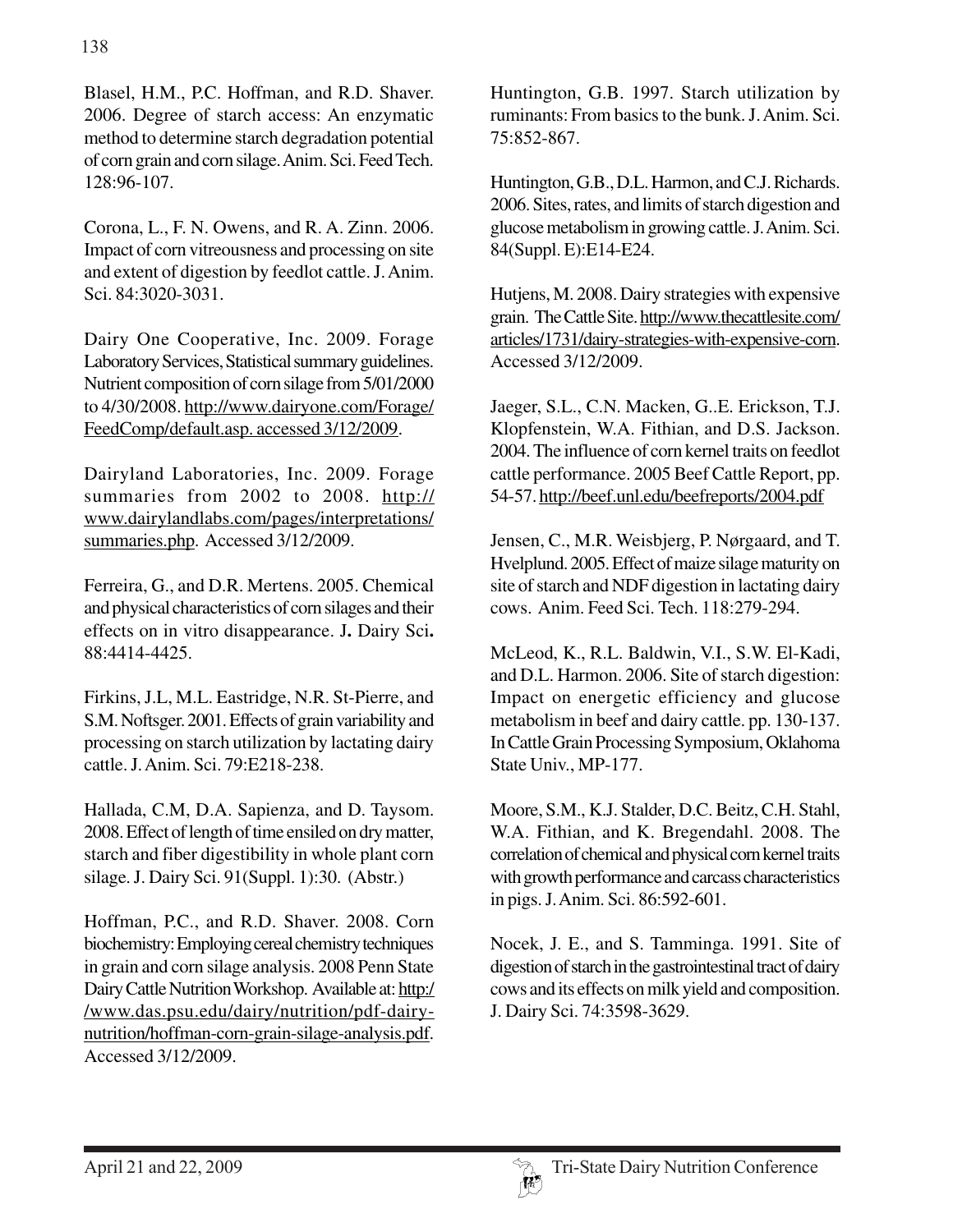NRC. 2001. Nutrient Requirements of Dairy Cattle. 7th Rev. Ed. National Academy Press, Washington, DC.

Oba, M., and M.S. Allen. 1999. Evaluation of the importance of the digestibility of neutral detergent fiber from forage: Effects on dry matter intake and milk yield of dairy cows. J. Dairy Sci. 82:589-596.

Oetzel, G.R. 2007. Subacute ruminal acidosis in dairy herds: Physiology, pathophysiology, milk fat responses, and nutritional management. Amer. Assn. Bovine Practitioners 40th Annual Conf. Available at: http://www.vetmed.wisc.edu/dms/fapm/ fapmtools/2nutr/sara1aabp.pdf. (Sourced 3/12/ 2009)

Owens, F.N. 2005. Corn grain processing and digestion. Minnesota Nutrition Conference. pp. 113-133. http://www.ddgs.umn.edu/articles-procstorage-quality/2005- Owens%20(MNC)%20Corn%20grain%20proc.pdf

Owens, F.N., and R.A. Zinn. 2005. Corn grain for cattle: Influence of processing on site and extent of digestion. pp. 78-85. Southwest Nutr. Conf., Univ. of Arizona. http://animal.cals.arizona.edu/swnmc/ 2005/index.htm

Owens, F.N., R.A. Zinn, and Y.K. Kim. 1986. Limits to starch digestion in the ruminant small intestine. J. Anim. Sci. 63:1634-1648.

Sapienza, D.A. 2004. Pioneer tripartite method: Linking nutrient content to availability. Cornell Nutr. Conf. pp. 27-40.

Shaver, R.D. 2003. Impact of vitreousness, processing, and chop length on the utilization of corn silage by dairy cows. Florida Ruminant Nutrition Symposium, Gainesville. Pp. 1-9. http:// www.wisc.edu/dysci/uwex/nutritn/pubs/ flnutrconf103.pdf

Shaver, R. 2006. Corn silage evaluation: MILK2000 challenges and opportunities with MILK2006. http://www.wisc.edu/dysci/uwex/ nutritn/pubs/milk2006weblinktext.pdf

Szasz, J.I., C.W. Hunt, P.A. Szasz, R.A. Weber, F.N. Owens, W. Kezar, and O.A. Turgeon. 2007. Influence of endosperm vitreousness and kernel moisture at harvest on site and extent of digestion of high-moisture corn by feedlot steers. J. Anim. Sci. 85:2214-2221.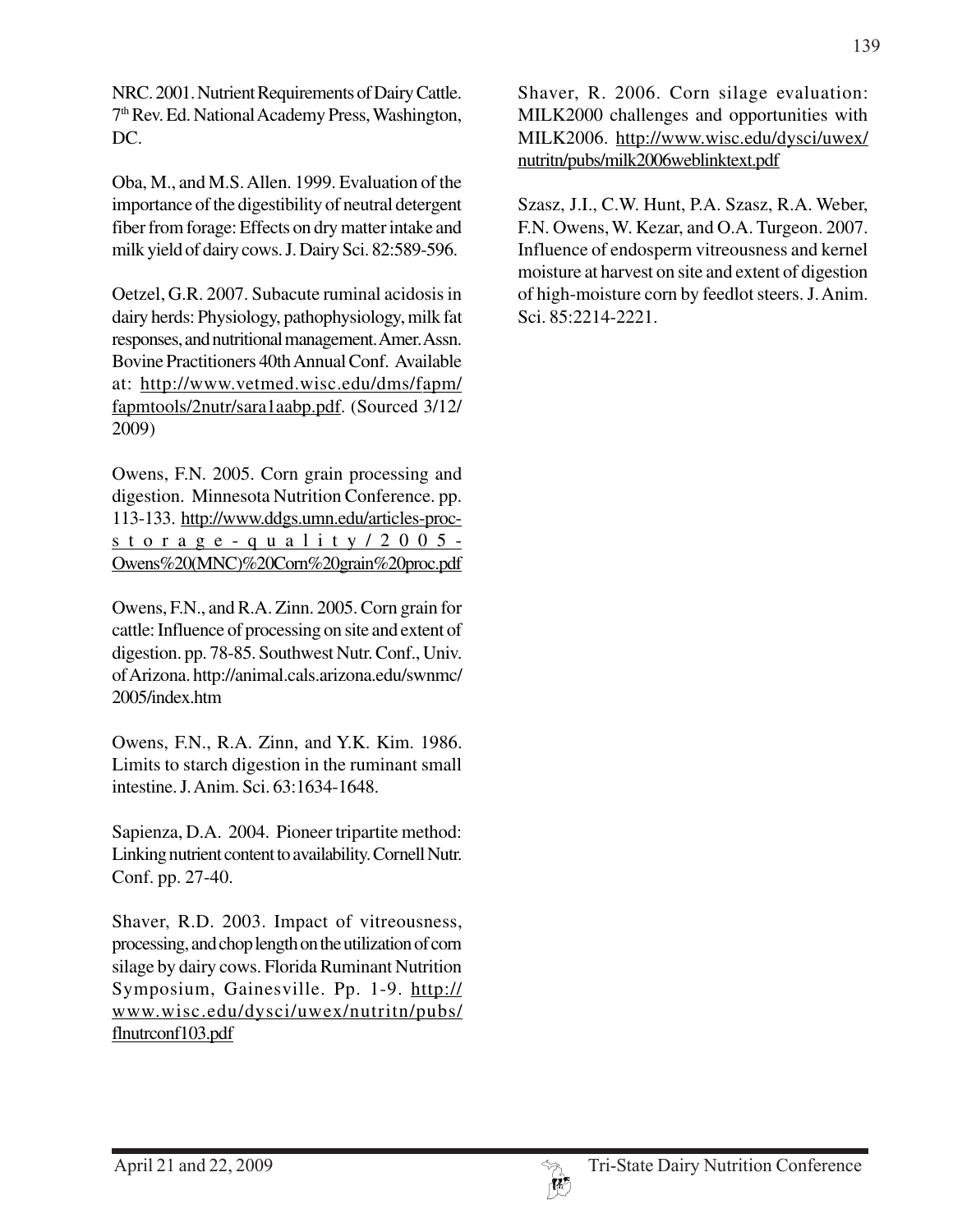| Component        | Corn grain<br>$(\% \text{ of DM})$ | Corn grain<br>$(\% \text{ of TDN})$ | Corn silage<br>$(\% \text{ of DM})$ | Corn silage<br>$(\% \text{ of TDN})$ |  |
|------------------|------------------------------------|-------------------------------------|-------------------------------------|--------------------------------------|--|
| NFC <sup>1</sup> | 76.1                               | 77.5                                | 40.8                                | 50.3                                 |  |
| Protein          | 9.4                                | 9.6                                 | 8.3                                 | 9.5                                  |  |
| Fat              | 4.2                                | 7.5                                 | 3.3                                 | 7.2                                  |  |
| <b>NDF</b>       | 9.5                                | 5.4                                 | 44.6                                | 33.3                                 |  |

Table 1. Contributions to total digestible nutrients (TDN) (NRC, 2001).

1 NFC = Non-fiber carbohydrates.



**Figure 1.** Influence of corn silage DM content on starch content of corn silage.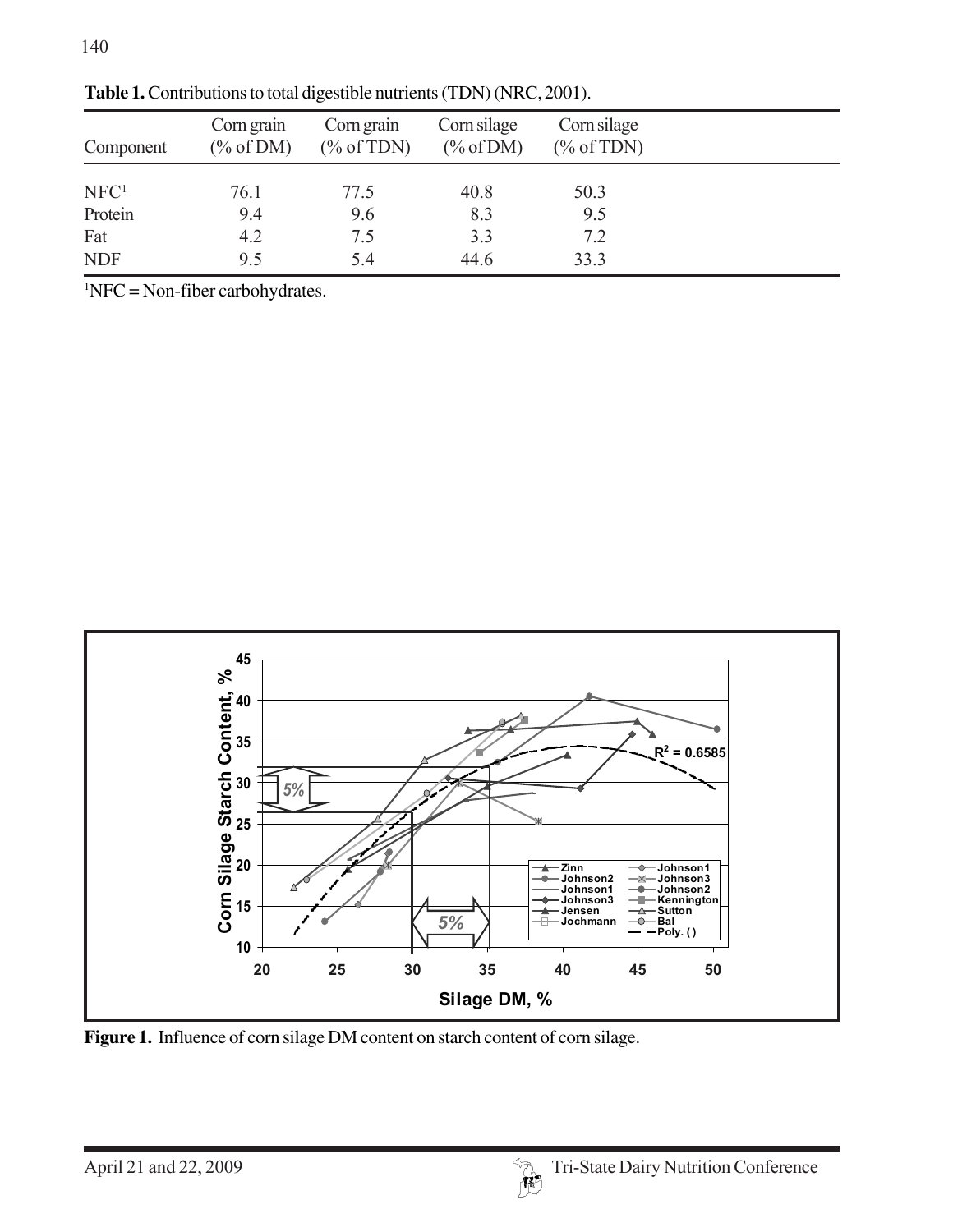

**Figure 2.** Digestion of starch in the rumen of cattle as a fraction of starch from corn grain that was fed with grain processed by various methods.



Figure 3. Mean values for total tract digestion by cattle of starch from corn grain processed by various methods based on literature reviews by various authors.